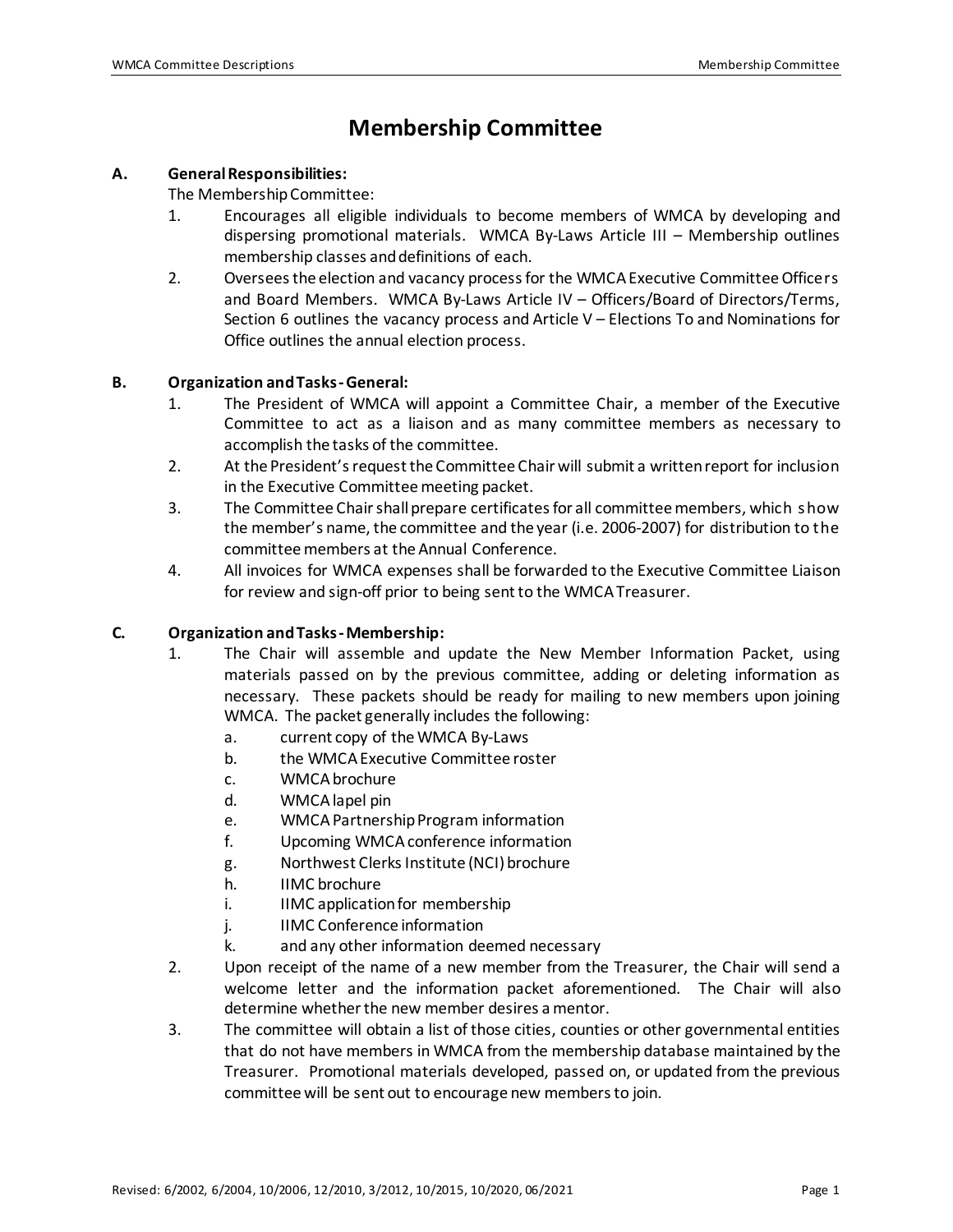4. Current WMCA members located near potential new members will be contacted and encouraged to make a personal contact with the potential new members to promote membership.

#### **D. Organization and Tasks– Elections:**

- 1. The Committee Chair is responsible for selecting an Elections Officer from among the committee members. The Elections Officer shall not run for a position on the Executive Committee during the time that they are serving as Elections Officer.
- 2. The Elections Officer is responsible for soliciting eligible candidates for upcoming open positions on the Executive Committee andadministering the election in accordance with the Election Procedures (Exhibit A). The election shall be administered in such a manner as to ensure openness, fairness and to encourage the broadest possible participation by active members.
- 3. Vacancy Process.
	- a. The President will notify the Elections Officer that there is a vacancy on the Executive Committee and will determine the deadline for Candidate Packet submittal for the vacancy.
	- b. The Elections Officer shall work with the Webmaster to notify the membership of the Call for Candidates; including requirements for the Candidate Packet (Exhibit A, Section E).
	- c. The Elections Officer is responsible for soliciting eligible candidates for the vacancy on the Executive Committee and administering the election in accordance with the Election Procedures (Exhibit A). The election shall be administered in such a manner as to ensure openness, fairness and to encourage the broadest possible participation by active members.
	- d. Electronic voting will close within three weeks from the initial notice of the election.

#### **E. Organization and Tasks– Partnership Program:**

- 1. The partnership program is one of the primary duties of the committee. The committee shall follow the WMCA Partnership Policy (Exhibit B) when supporting members with requests for assistance. The committee will assign another member in the vicinity of the requestor's city, county or governmental entity to answer questions and provide guidance and support to the requestor.
- 2. The June edition of the Executive Committee Monthly Report should include a Call for Volunteers, soliciting WMCA members to stipulate any special areas of expertise they would like to offer assistance in. The committee can then use the list of respondents and match them with members requesting assistance.

#### **F. Organization and Tasks– First Time Attendee's Event:**

- 1. The committee is responsible for the First Time Attendee's Event at the Annual Conference as follows:
	- a. The event is generally held on the first day of the conference. The committee is responsible for organizing and coordinating with the Conference Planning Committee on specific details such as time and location at the conference site.
	- b. The committee will send invitations to all new members, first time conference attendees, WMCAExecutive Committee and out-of-state guests.
	- c. The purpose of the event is to educate new members about WMCA resources and to recommend additional information resources. The committee will invite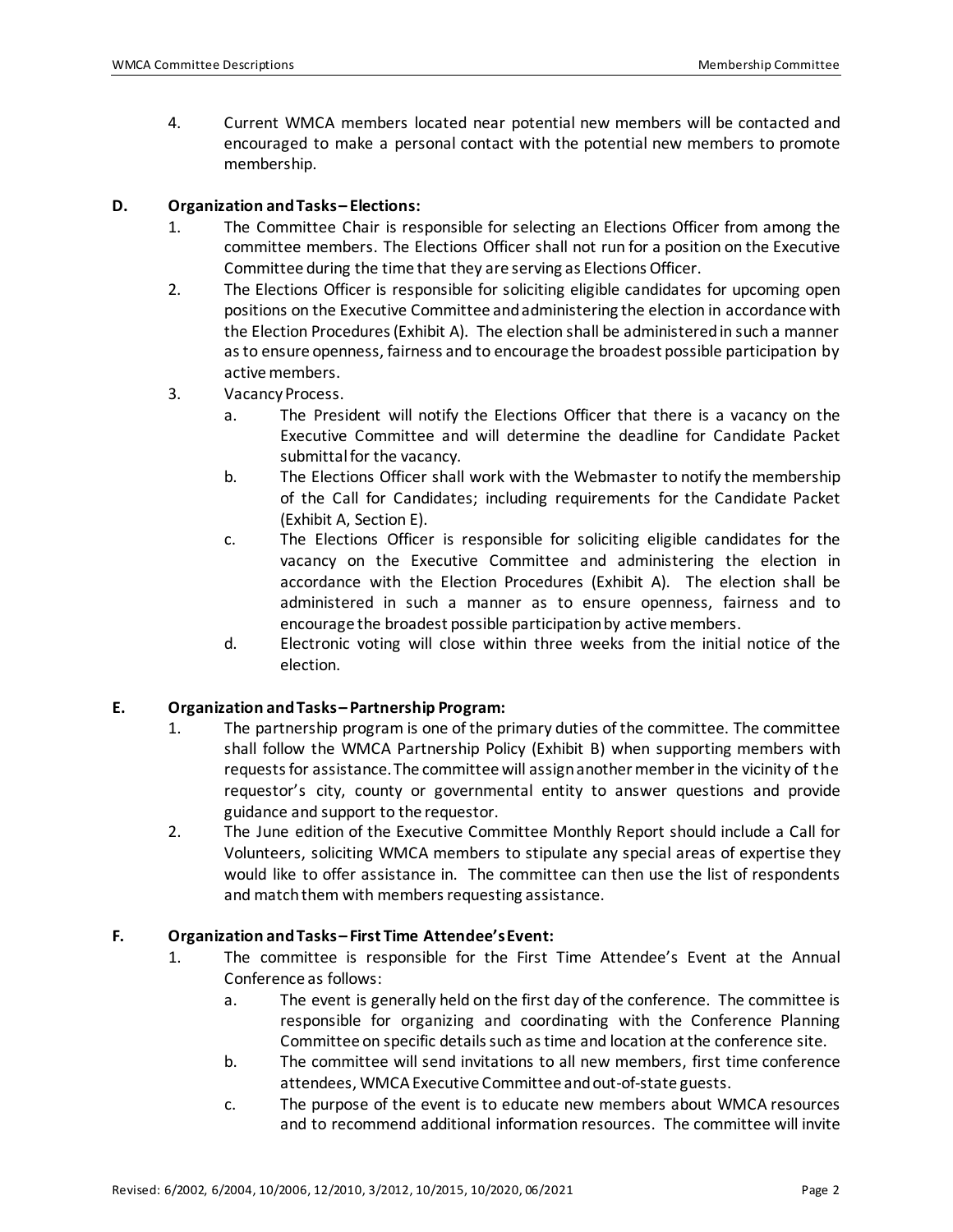the NCI Director, members of AWC, Municipal Research & Services Center, and other organizations to promote the services they provide.

d. The First Time Attendee's Event is partially funded by donations, which are secured by the Conference Planning Committee.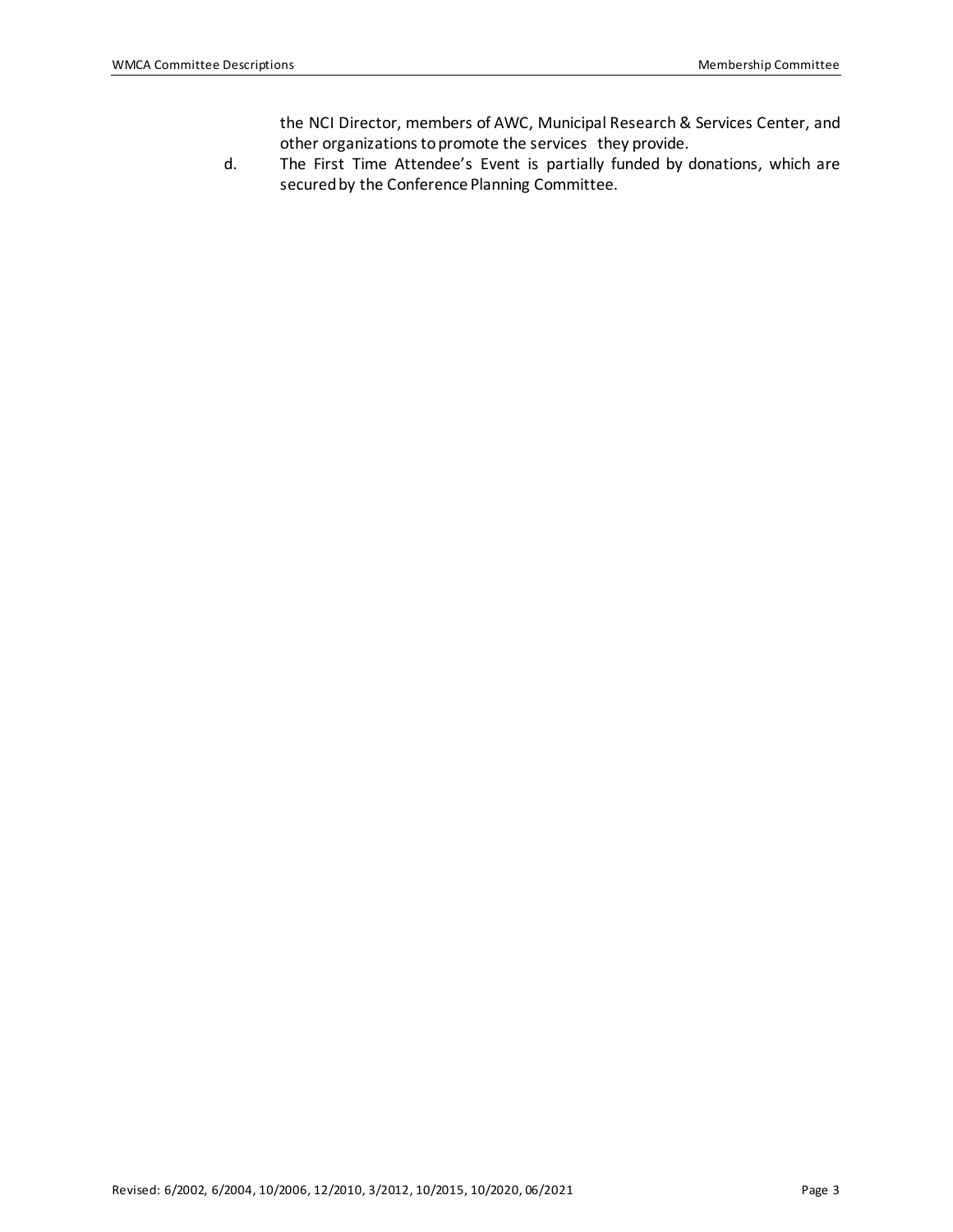# **Exhibit A**

### **Elections Procedures**

*(As required by the WMCA Bylaws, Article V – Elections to and Nominations for Office)*

## **Membership Committee Description - Exhibit A Elections Procedures**

*(As required by the WMCA Bylaws, Article V – Elections to and Nominations for Office)*

#### **A. Policy Statement**

Elections for the member elected WMCA Executive Committee shall be administered in such a manner as to ensure openness, fairness and to encourage the broadest possible participation by active members.

#### **B. Definitions**

- **1.** General Election: Annual election to fill vacant positions of the WMCA Executive Committee occurring from the expiration of office terms; regularly scheduled for February of the initiating term year.
- **2.** Special Election: An election called to fill a position which has become vacant between general elections.

#### **C. Nomination Procedures**

- **1.** The Elections Officer shall confirm the positions open for election with the President.
- **2.** The Elections Officer shall place a Call for Candidates, including requirements for the Candidate Packet (see Section E), in the October, November and December editions of the WMCA Newsletter for the general election; and the next available edition of the WMCA Newsletter for special elections.
- **3.** The Elections Officer will also work with the Webmaster to notify the membership of the Call for Candidates. The Elections Officer shall send a copy of the Call for Candidates to the Webmaster at the same time it is submitted for the October newsletter to be distributed to the membership by email and on the website.
- **4.** Complete Candidate Packets must be received by the Elections Officer by December 1st for general elections; and by a day specified prior to the opening of special elections.
- **5.** After a Candidate Packet is received by the Elections Officer, and prior to December 15th, the Elections Officer will review the Candidate Packet to determine if it meets the requirements of Article V, Section 4 of the WMCA Bylaws. If any requirements are not met, the Elections Officer shall contact the candidate and give them an opportunity to correct the defect in the Candidate Packet before December 15th.
- **6.** In the event that there are open positions for election for which no candidate has filed by the deadlines stated above in Section C(3), the Elections Officer shall immediately notify the President. The President shall appoint an ad hoc Nominations Committee pursuant to Article V, Section 2 of the WMCA By-laws.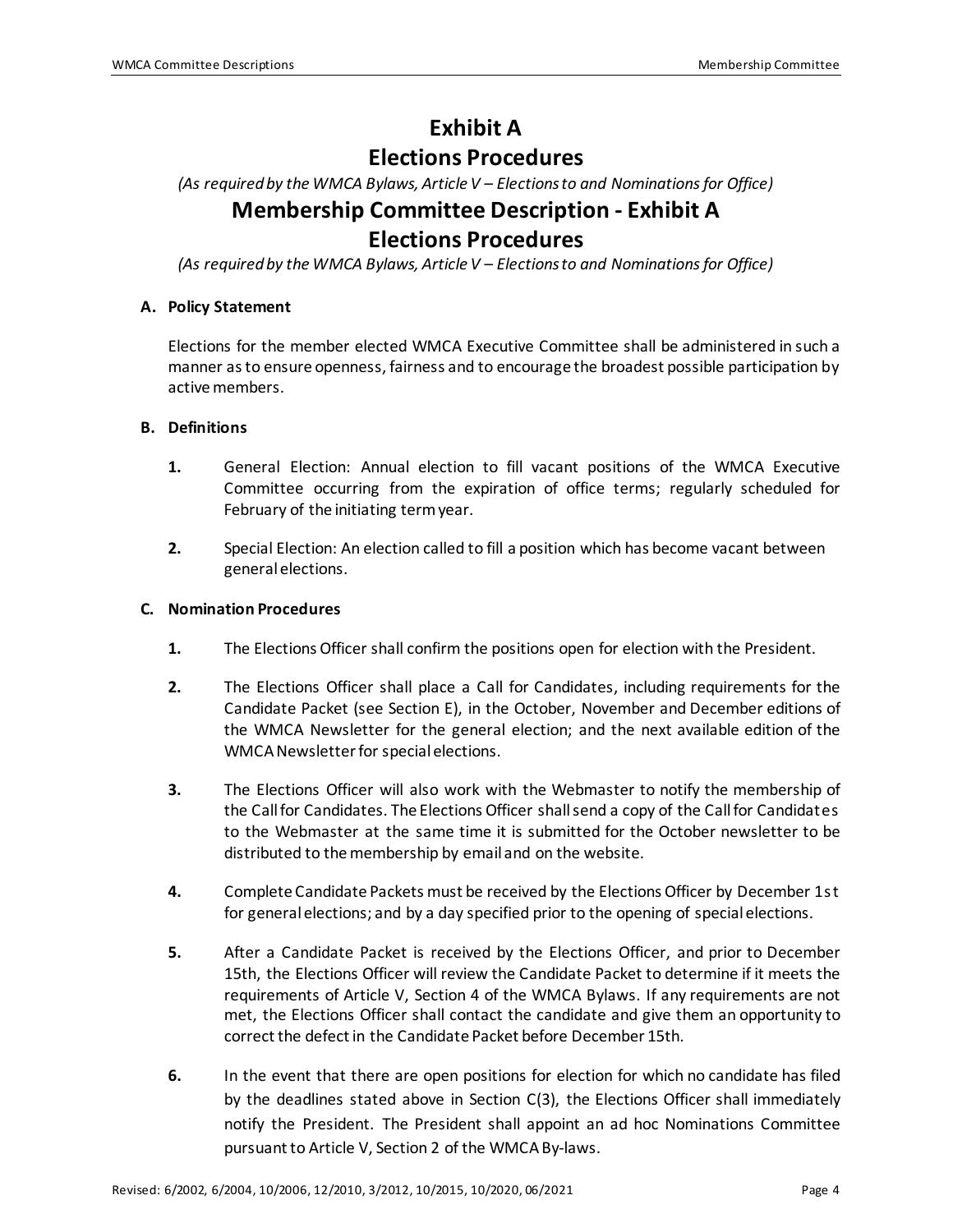- **7.** The Elections Officer shall prepare a slate of candidates and forward, by the first business day after December 15th, the candidate packets received to the Elections Auditor to ensure a "check and balance" approach to the Elections process. The Elections Auditor will review the Candidate Packet to determine if it meets the requirements of Article V, Section 4 of the WMCA Bylaws. The Elections Auditor will notify the Elections Officer of the status of each Candidate Packet by December 24th.
- **8.** The Elections Officer will submit the slate of proposed candidates who meet the requirements of Article V, Section 4 of the WMCA Bylaws to the Membership Committee Chair who will distribute the slate to the Executive Committee via e-mail no later than three weeks prior to the January Executive Committee meeting.
- **9.** Once the Executive Committee has been notified of the slate of proposed candidates, the Elections Officer will notify the Webmaster to post the candidate statements and photos to the WMCA website.

#### **D. Election Administration Procedures**

- **1.** The Elections Officer obtains a list of active members in good standing as of the date of the general election or the special election from the Treasurer. The Elections Officer also obtains a list of active members shown in the WMCA website from the Webmaster.
- **2.** The Elections Officer then compares the lists from the Treasurer and the Webmaster to create a master list that contains only Active Members, including their Member ID from the WMCA website. Only active Members are allowed to vote and will need their Member ID in order to vote.
- **3.** The Elections Officer prepares electronic voting software to include:
	- a. **Candidate Statements and Photos:** The Elections Officer will format each submitted statement and photo in the electronic voting software. Candidates will be listed in alphabetical order per each office being sought to avoid an appearance of favoritism.
	- b. **Electronic Voting Instructions**: Shall contain at least the following:

*If you are an active member of the Washington Municipals Clerks Association, you are eligible to participate in elections.*

*To vote, complete the electronic ballot by checking the candidate of your choice, or writing in the name of a candidate in the field provided. When finished, click on the certification button and read the certification that states, "I certify that I am an active member in good standing of the Washington Municipal Clerks Association, and am eligible to vote in the current election."*

*Enter your name, city, email address and date in the certification fields, and click on the "Submit My Vote" button.*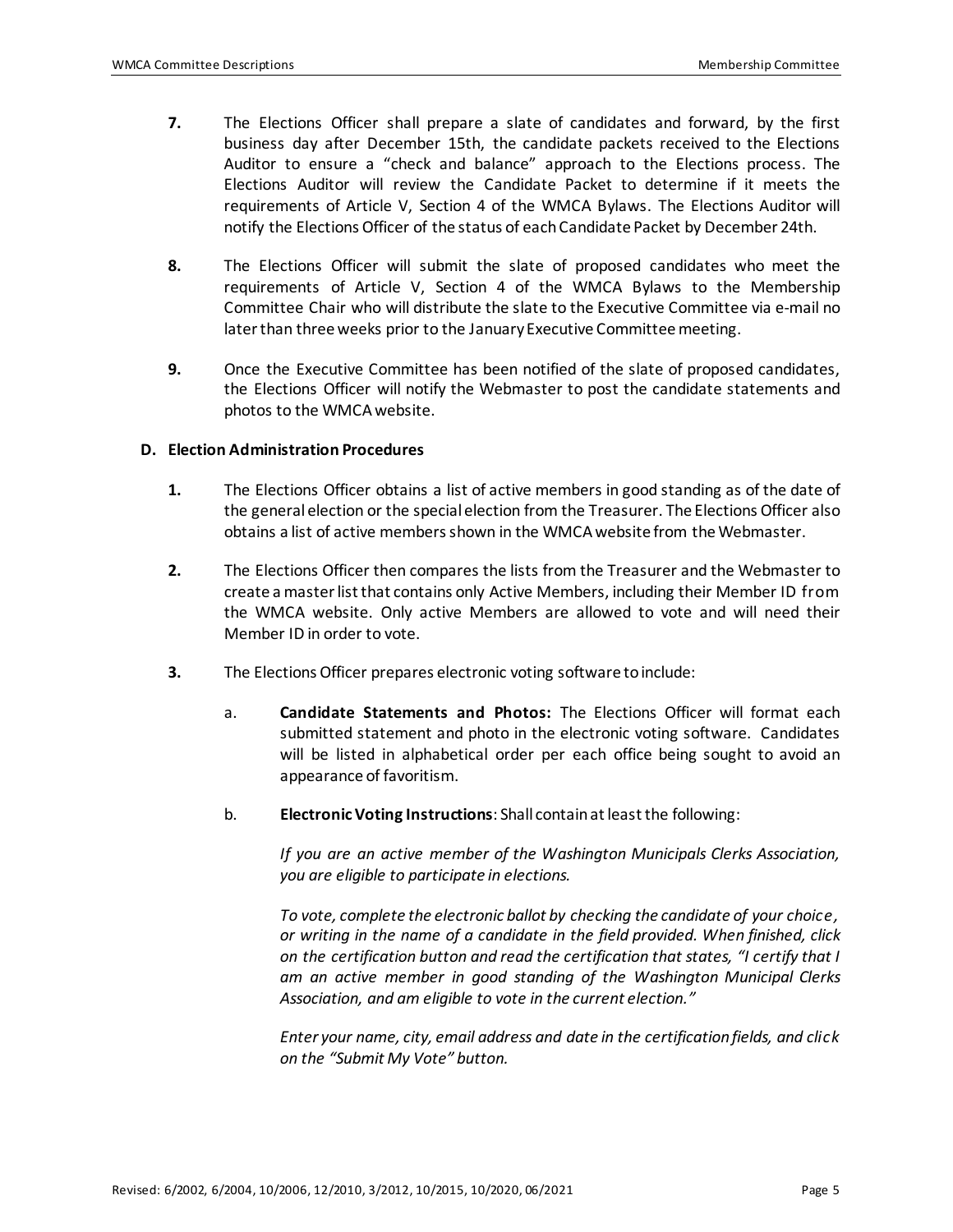- **4.** By the Friday before the first business day in February for general elections, and a date agreed upon by the Executive Committee for special elections, the Elections Officer will email ballot information, voting instructions, and the link to the electronic voting software (online) to each active member in good standing from the master list of Active Members (see Section D(2) above), via the Webmaster. The email shall contain the words "WMCA Ballot Information - Time Sensitive" in the subject line of the email. The ballot information shall contain only the items listed above in this Subsection.
- **5.** Members receiving ballot information emails will access the ballot through the electronic voting software and mark their ballots electronically.
- **6.** Voting must be completed no later than 4:00 pm the third Friday in February for general elections, and no later than 4:00 pm at the conclusion of three weeks from the opening of special elections. At that time the electronic voting mechanism will be disabled. Each member is allowed one vote; duplicate voting will disqualify the member from voting. If electronic voting is not possible, paper ballots will be available by requesting same in writing to the Elections Officer.
- **7.** Write-in candidates will be allowed. If a write-in candidate is elected to any position and indicates a willingness to serve, the Elections Officer shall notify the candidate of the requirements for a letter of support from that individual's mayor, city manager, city/county administrator or CEO within two weeks of the election results. If such a letter is not provided as required, the board or officer position shall be filled by the candidate with the next highest votes counted.
- **8.** In the event of a tie-vote, the winner shall be chosen by lot according to a procedure determined by the Executive Committee.
- **9.** On the next business day following the close of the election, the Elections Officer will run the required report from the electronic voting software to create the list of members who voted and to tally the votes.
- **10.** The Elections Officer will give the results of the election to the Elections Auditor, who will provide an independent review of the process and results of the election. The Elections Auditor will provide a written summary of the election results (including the names and votes counts for all candidates for each position) to the Executive Committee, the Elections Officer and the Membership Committee Chair.
- **11.** The President shall inform each candidate of the results of the election.
- **12.** The President will announce the election results to the general membership via eblast as soon as possible, but only after all of the candidates have been notified. The announcement shall contain the names of all candidates for each position and the total number of votes received from the membership.
- **13.** Immediately following the announcement by the President, the Elections Officer will arrange for the election results to be published:
	- a. On the WMCA website; and
	- b. In the next WMCA newsletter.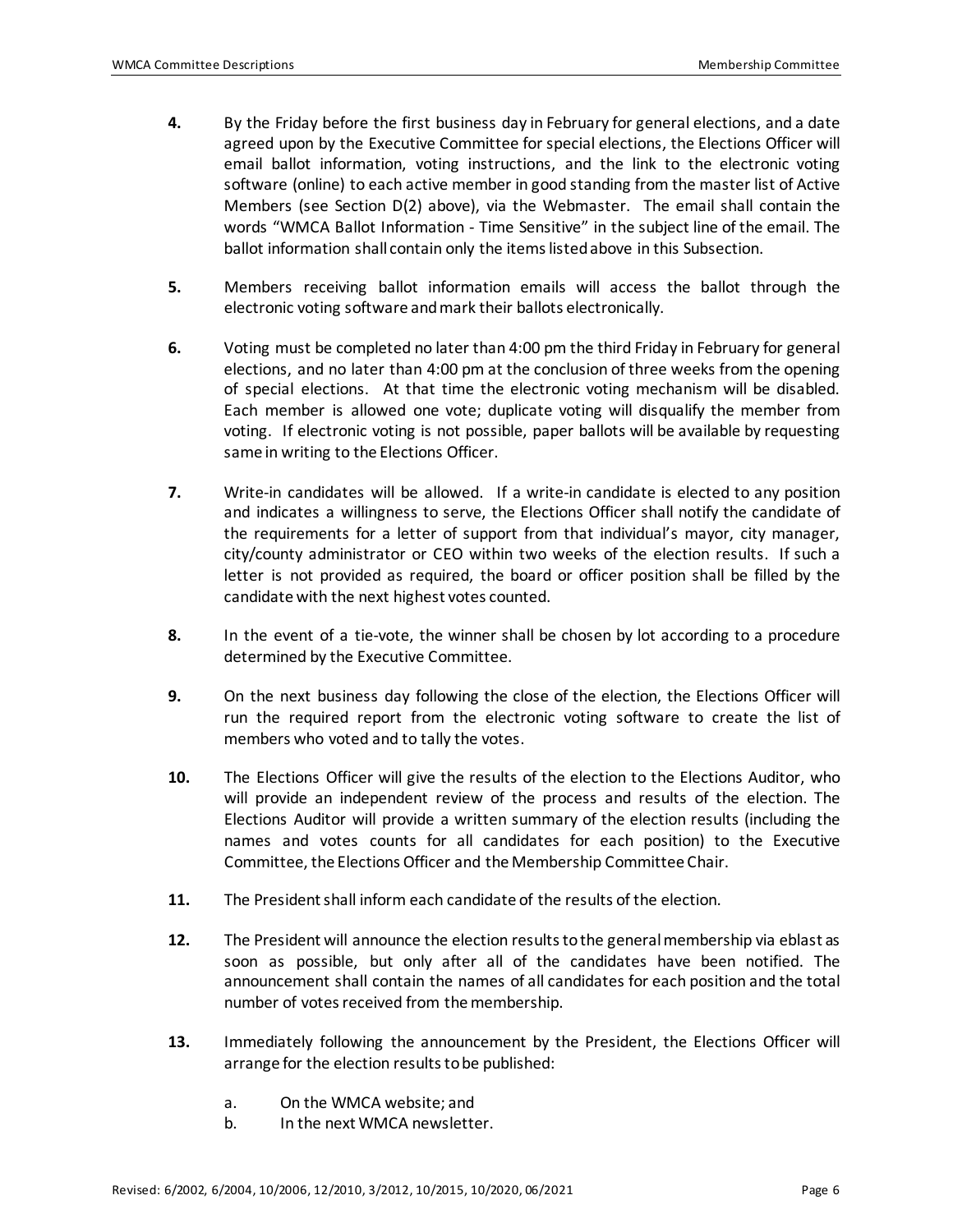**14.** Any concerns about the electoral process should be referred to the President for consideration by the Executive Committee and possible referral to the Membership Committee the following year.

#### **E. Candidate Packets**

- **1.** Pursuant to Article V, Section 4 of the WMCA Bylaws, complete candidate packets must be received by the Elections Officer by December 1st for general elections, and the date determined by the President and Elections Officer for a special election; and must include the four following pieces of information:
	- a. Declaration of Candidacy: This is a signed, written document containing the following:

*"I declare myself as a candidate for the office of \_\_\_\_\_\_\_\_\_\_\_\_\_\_\_\_\_\_\_\_. I declare that I am an active WMCA member in good standing. I request that my name be printed on the official ballot for election. Attached is a letter of support from my supervisor, as well as the individual with budget authority (unless the same person) for example but not limited to - a mayor, agency manager, agency administrator or CEO, with a photo and candidate statement which I authorize for use in the election process."*

- b. Candidate Statement: This statement must be no more than 200 words in length, including the candidate's name, title, place of employment and a statement of why election to office is sought and must be submitted with the Candidate Packet. All words of more than one letter, all groups of numbers, and abbreviations or acronyms will be counted as one word.
- c. Photo: A black and white or color digital photo of the candidate must be submitted with the Candidate Packet. Photos will be used by the Elections Officer in the electronic voting mechanism and forwardedto the President-Elect who will distribute them to the Board member responsible for the April edition of the Executive Committee Monthly Report to introduce the new Executive Committee.
- d. Letter of Support: A letter addressed to WMCA and signed by the candidate's supervisor, as well as the individual with budget authority (unless the same person) for example but not limited to - a mayor, agency manager, agency administrator, or CEO, supporting the candidacy, and the candidate's increased involvement in WMCA, must be submitted with the Candidate Packet.
- **2.** The candidate packet may be submitted to the Elections Officer electronically or by hard copy.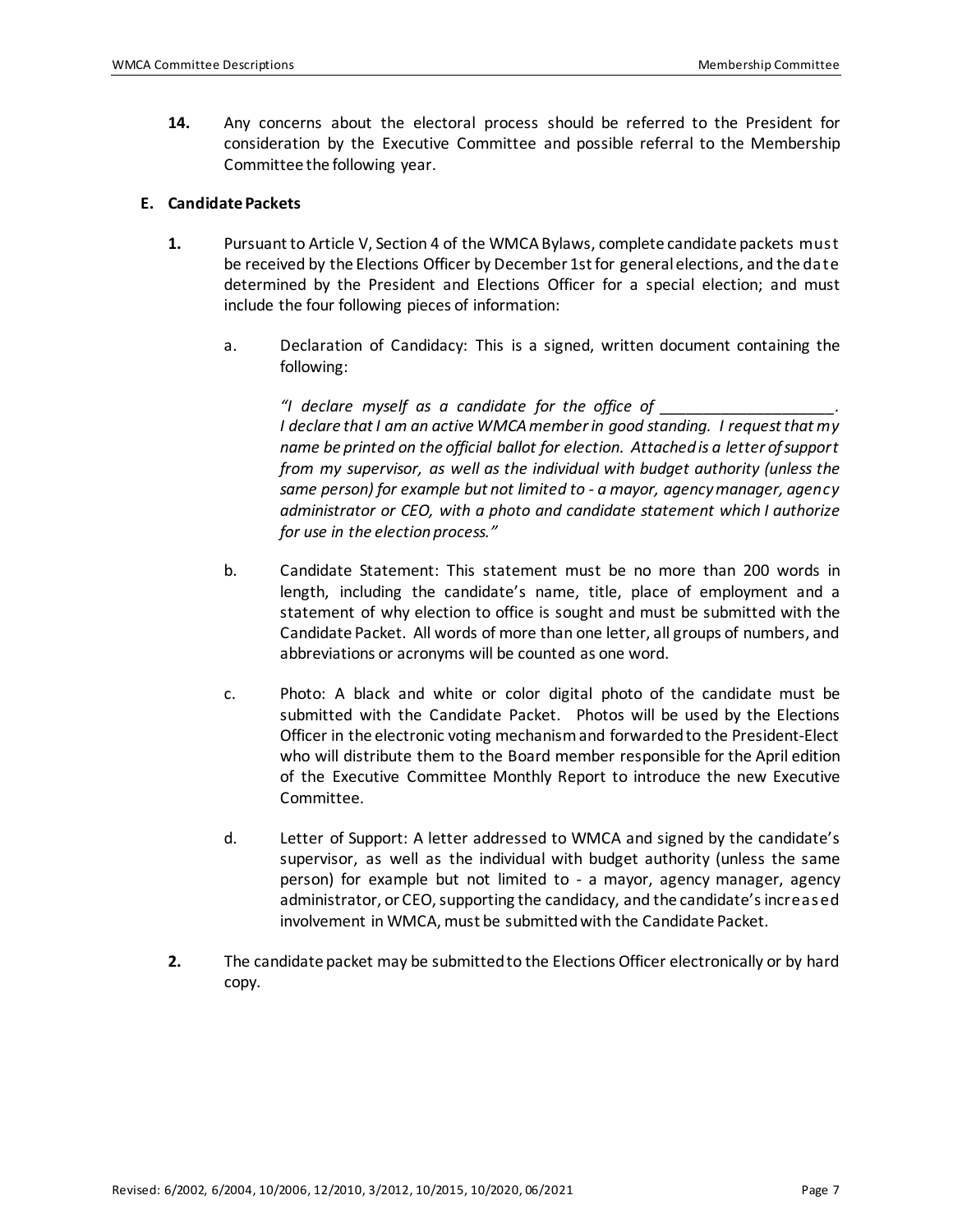### **F. Election Timeline**

| <b>Action</b>                                   | <b>General Election</b>                               | <b>Special Election</b>    |
|-------------------------------------------------|-------------------------------------------------------|----------------------------|
| Call for Candidates - publication in the        | October, November,                                    | <b>Ensuing edition</b>     |
| <b>WMCA Newsletter</b>                          | December editions                                     |                            |
| Call for Candidates - for dissemination         | Same time as October                                  | Same time as ensuing       |
| by the webmaster                                | newsletter                                            | newsletter                 |
| Candidate Packet Deadline                       | December 1st                                          | A date determined prior    |
|                                                 |                                                       | to election opening date   |
| Elections Officer will review the               | Through December                                      | During the 14 days after   |
| Candidate Packet                                | 15th                                                  | the Candidate Packet       |
|                                                 |                                                       | deadline                   |
| Elections Officer forwards the slate of         | By the first business day                             | 14 days after Candidate    |
| candidates to the Elections Auditor             | after December 15th                                   | Packet deadline            |
| <b>Elections Auditor notifies the Elections</b> | December 24th                                         | 10 days after receipt of   |
| Officer of the status of each Candidate         |                                                       | slate of candidates        |
| Packet                                          |                                                       |                            |
| Slate of Candidates sent to Executive           | Emailed to Membership Committee Chair no later        |                            |
| Committee (via Membership                       | than three weeks prior to the January Executive       |                            |
| Committee Chair)                                | Committee meeting                                     |                            |
| Webmaster posts Candidate                       | After Executive Committee notified                    |                            |
| Statements and Photos to WMCA                   |                                                       |                            |
| Website                                         |                                                       |                            |
| <b>Election Officer Confirms Eligible</b>       | Active Members in Good Standing as of the date of     |                            |
| Voters                                          | the election                                          |                            |
| <b>Elections Officer Prepares Electronic</b>    | Prior to the opening of the election                  |                            |
| <b>Voting Software</b>                          |                                                       |                            |
| <b>Elections Open</b>                           | Friday before the first                               | Date agreed upon by        |
|                                                 | business day in                                       | <b>Executive Committee</b> |
|                                                 | February                                              |                            |
| <b>Elections Close</b>                          | 4pm - third Friday in                                 | 4 pm at the conclusion of  |
|                                                 | February                                              | three weeks from the       |
|                                                 |                                                       | election opening date      |
| <b>Elections Officer Tallies the Votes</b>      | The next business day following the close of election |                            |
| Elections Auditor reviews and reports           | After results are received from Elections Officer     |                            |
| on election results to Executive                |                                                       |                            |
| Committee, Elections Officer and                |                                                       |                            |
| Membership Committee Chair                      |                                                       |                            |
| President shall inform each candidate           | As soon as results are available                      |                            |
| of the results of the election.                 |                                                       |                            |
| President announces results to the              | Via email as soon as possible after candidates are    |                            |
| membership                                      | notified                                              |                            |
| Election Officer arranges to publish            | Ensuing edition following Presidential                |                            |
| results in the WMCA Newsletter and              | announcement                                          |                            |
| <b>WMCA</b> website                             |                                                       |                            |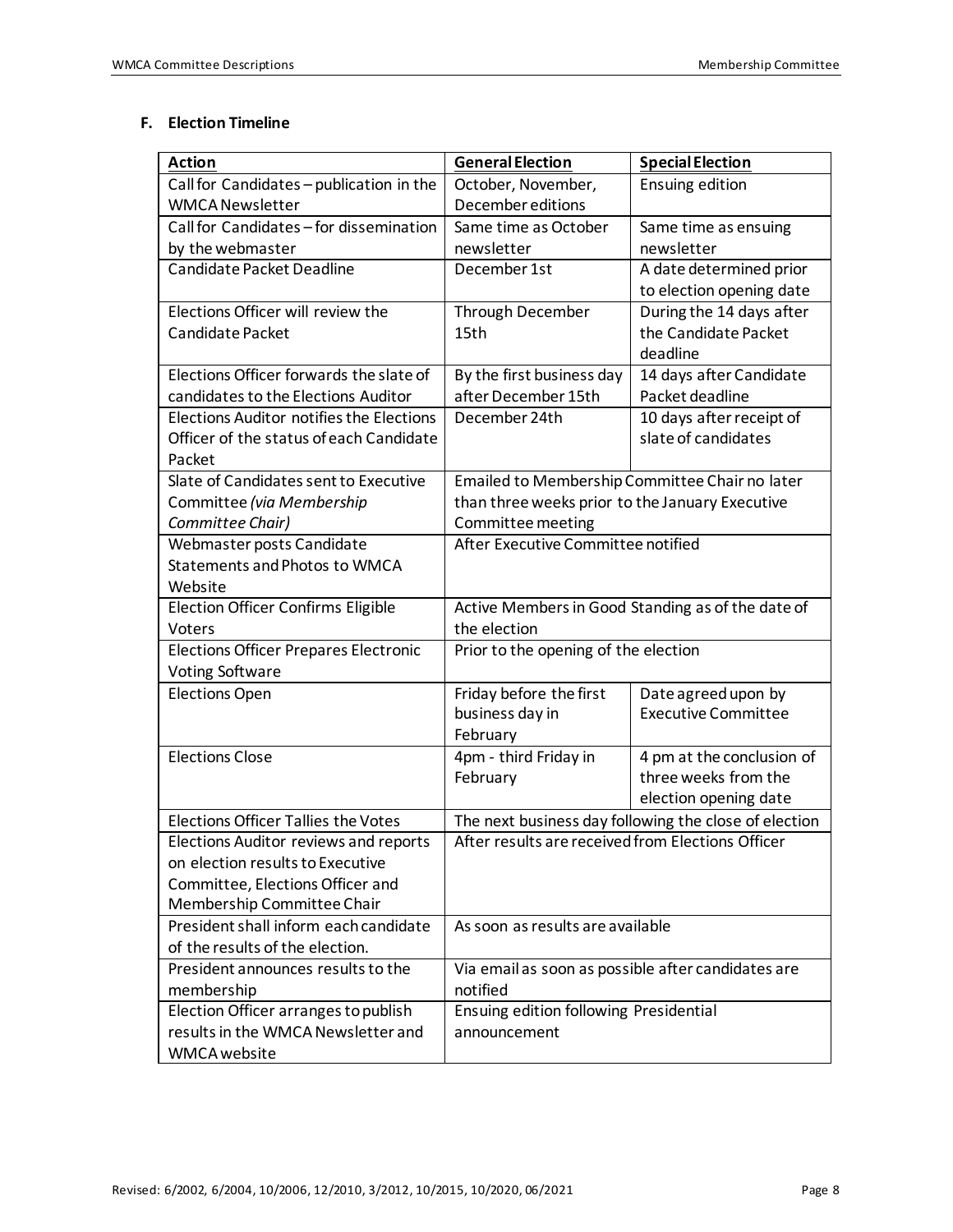# **Exhibit B WMCA Partnership Program**

#### **A. Purpose**

- 1. To identify the needs of all clerks and to establish a program to provide support and advice regarding the complex responsibilities of the clerk's office.
- 2. To provide an opportunity for experienced clerks to share their knowledge of the dayto-day responsibilities and to exemplify the professionalism of the office.
- 3. To develop a procedure whereby clerks requiring support and assistance are identified and paired with experienced clerks of similar population size, type of government, and geographic location whenever possible, who are willing to share and provide information and knowledge.

#### **B. Policy**

- 1. The Membership Committee is assigned the task of coordinating the partnership assignments.
- 2. The committee chair will appoint two (2) members of the Membership Committee to facilitate the Partnership Program.

#### **C. Procedure**

- 1. Enrollment Form
	- a. Publish information in the April, June, August, October, and January editions of the Executive Committee Monthly Reports describing the Partnership Program as well as the enrollment form which contains the current contact person for the Partnership Program.
	- b. The Membership Committee Chair will remain in constant contact with the WMCA Treasurer regarding new memberships, and will relay that information to the Partnership Program sub-chairs.
	- c. The sub-chairs will write directly to the new WMCA members inviting their participation in the Partnership Program.
	- d. The Membership Chair shall actively solicit and be aware of members who exhibit expertise and knowledge in specific areas and are available to assist WMCA members when needed.
- 2. Pairing of Clerks
	- a. The sub-chairs will use the following criteria for the individual assignments: types of government, population size, and geographic location whenever possible.
	- b. The sub-chairs will notify both the clerk requesting assistance and the clerk volunteering to provide assistance, advising them of this arrangement. Clerks volunteering are requested to contact the requesting clerk.
	- c. Clerks volunteering to assist other members will contact either the sub-chairs or the Membership Committee Chair if they cannot continue offering assistance as a part of this program. Thus, clerks requesting assistance will be reassigned to another volunteer member.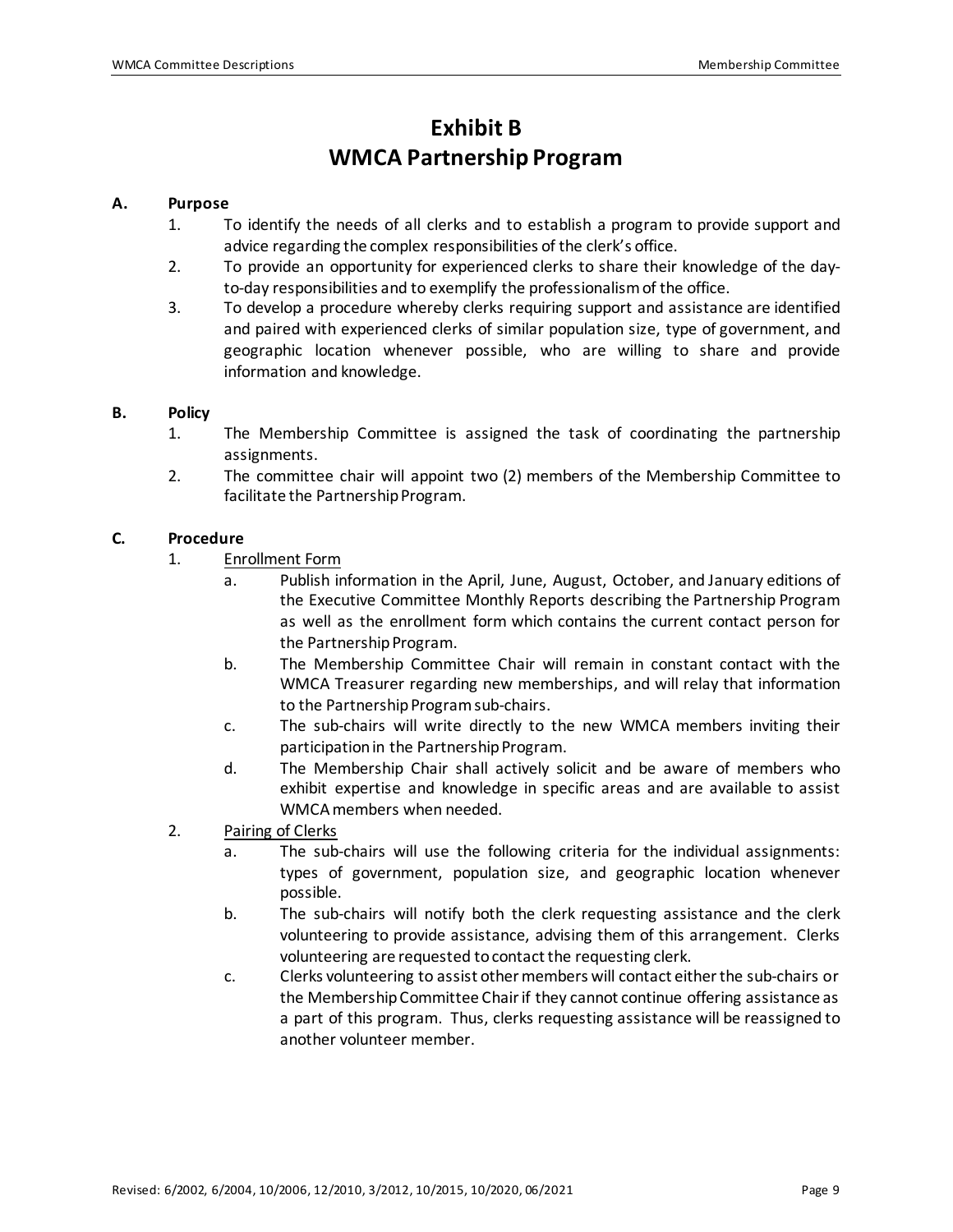### 3. Membership Committee Chair

- a. The committee chair, on a regular basis, will contact the Partnership Program sub-chairs to see that the program goals and objectives are being met.
- b. The committee chair will include in the quarterly report to the WMCA Executive Committee the current status of the Partnership Program.
- 4. Recognition
	- a. At the WMCA Annual Conference, a First Time Attendee's Event is held at which time recognition of the Clerks who have volunteered throughout the year as a part of the Partnership Program will be made.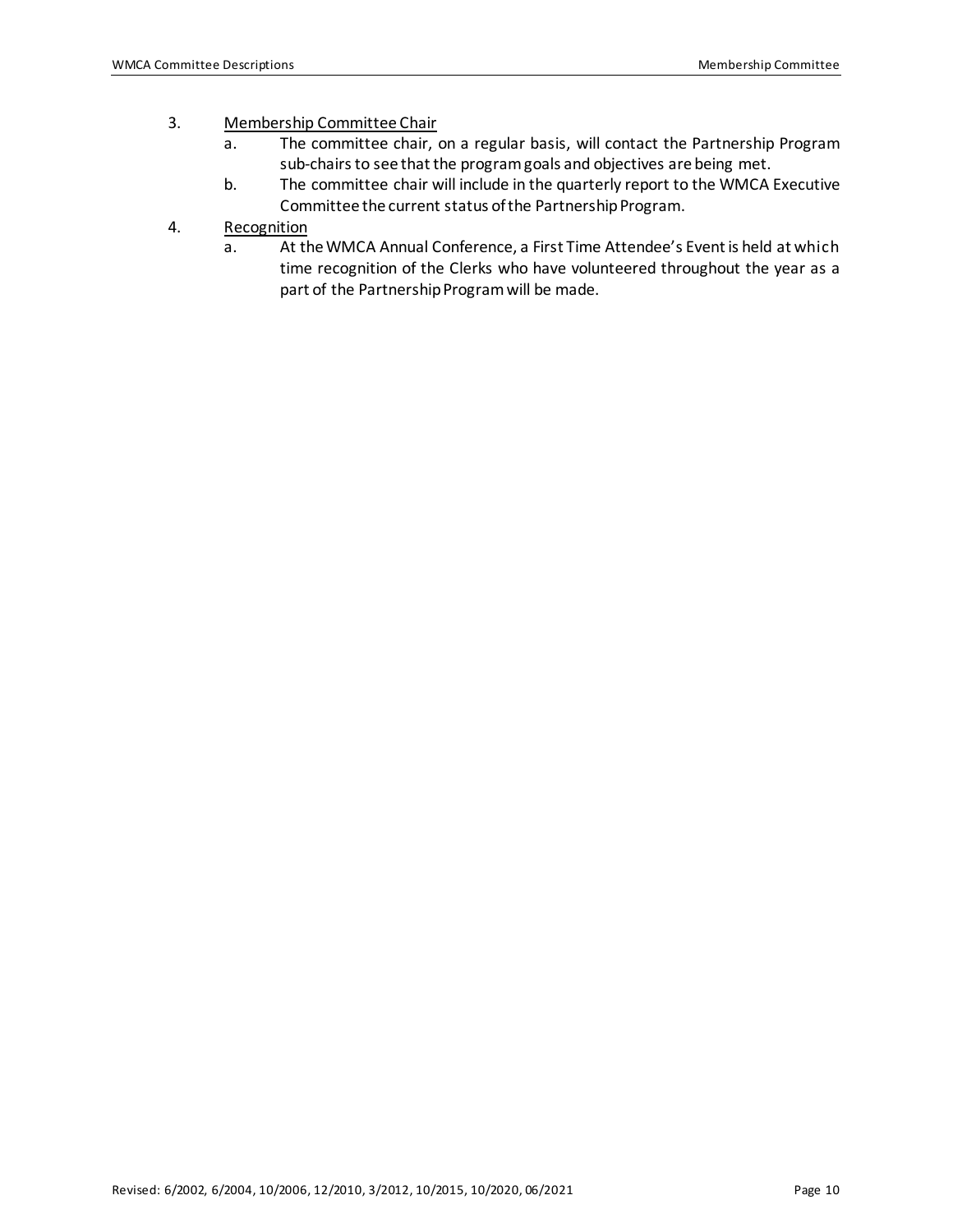#### **PARTNERSHIPPROGRAM**

If you are a "newly" appointed or elected Clerk and a member of the Washington Municipal Clerks Association (WMCA), the WMCA Partnership Program may be of interest to you. This program has been designed to support and assist clerks who are seeking guidance regarding the duties and responsibilities associated with their positions.

The program also offers "experienced" clerks an opportunity to assist other members of our profession by offering advice and guidance. You will be able to share the experience and knowledge you have gained through your years of service, pointing out the "dos" and "don'ts" and answering the "whys" along the way.

Clerks desirous of assistance are encouraged to complete the form below and mail or e-mail it. Upon receipt, you will be matched with an experienced clerk who is only a telephone call, fax or e-mail away.

If you've been a clerk for three or more years and are willing to make a commitment to help a clerk adjust to the duties of her/his position, or help with a specific issue, please complete and mail or e-mail the form below. Your name will be kept on file for matching with a clerk from a municipality of similar population and with the same type of duties. When a clerk match is made, you will be contacted quickly so you can offer your guidance.

Also, experienced clerks who have previously volunteered and who are interested in continuing in this role, please contact me so I am aware of your interest in continued participation. Clerks, who have a need for additional or continued assistance,should also contact me so I am aware of your interest.

If you have any questions or suggestions relating to the WMCA Partnership Program please feel free to call me.

Sincerely,

| Name                                                                          |  |  |
|-------------------------------------------------------------------------------|--|--|
| Title                                                                         |  |  |
| City/Committee                                                                |  |  |
| I Request Assistance or would like to Volunteer in the "Partnership Program." |  |  |
|                                                                               |  |  |
|                                                                               |  |  |
|                                                                               |  |  |
|                                                                               |  |  |
| Type of Gov't: Village___ Town___ City____ County____ Other____               |  |  |
|                                                                               |  |  |
|                                                                               |  |  |
| Please return to: Name & Address & Phone & Fax & E-mail address               |  |  |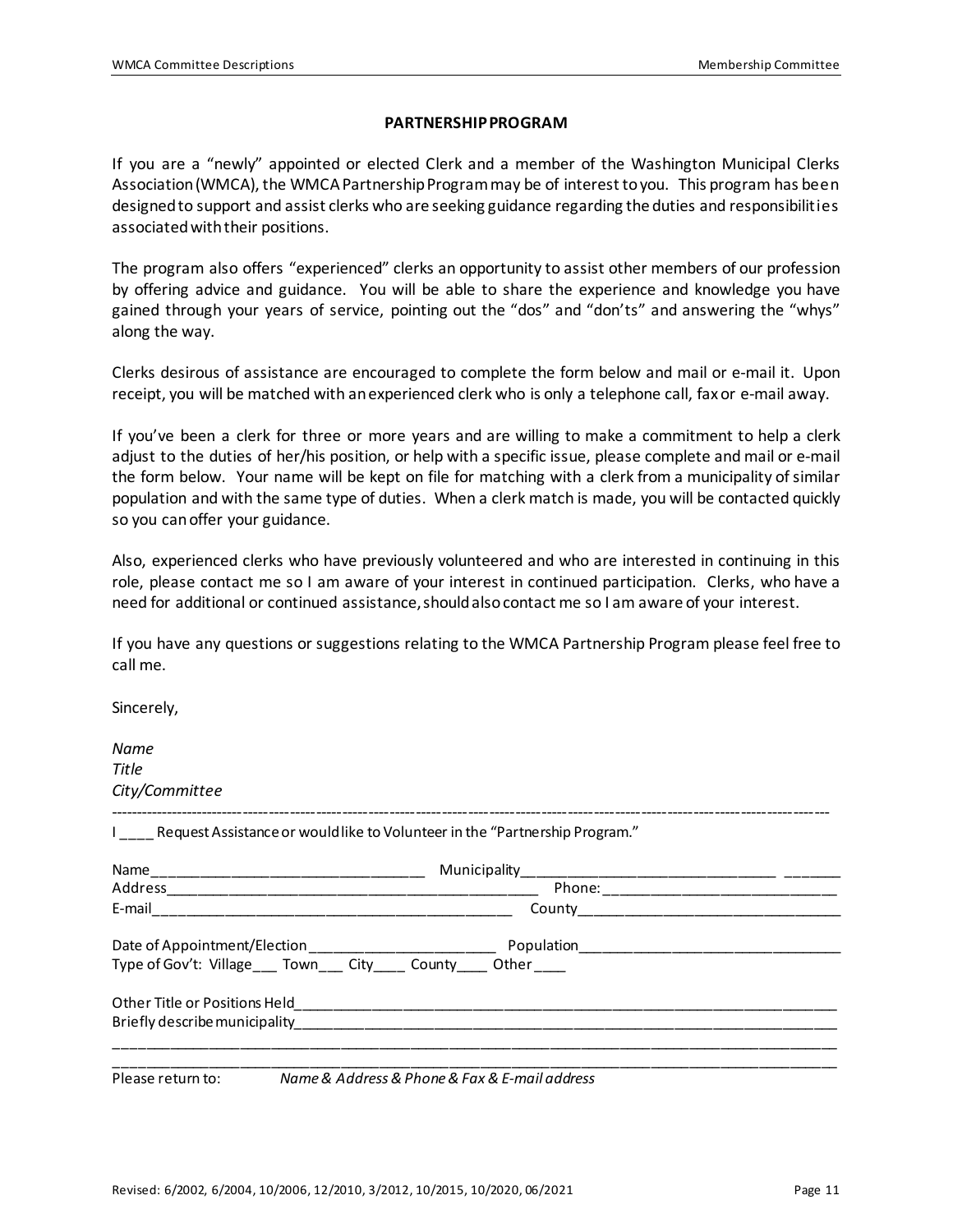#### **PARTNERSHIPPROGRAM**

#### **Goals and Objectives:**

To identify the needs of Clerks and to establish a program to provide support and advice regarding the complex responsibilities of their office. To provide an opportunity for experienced Municipal Clerks to share their knowledge of the day-to-day responsibilities of being Municipal Clerks and to exemplify the professionalism of the office.

#### **Requesting Clerk:**

Call when you are unsure how to proceed with a task. Contact an experienced Clerk whenever you need to. A personal visit isn't necessary but perhaps you can arrange to meet each other at a meeting or at the Annual Conference.

#### **Volunteer Clerk:**

Make your initial call soon. Call as needed, but if you can't help because you don't know the answer, feel free to refer the clerk requesting assistance to someone with a similar situation or other professional help. (Dept of Revenue, County Clerk, Elections, Auditor, etc.) Remind the clerk you are assisting about upcoming deadlines and upcoming events. Be aware of the phone expense for a clerk in a small municipality. You can send a lot with e-mail or a postage stamp. Inform the clerk of the WMCA website [\(www.wmcaclerks.org](http://www.wmcaclerks.org/)) and the Executive Committee Monthly Reports (sent by email).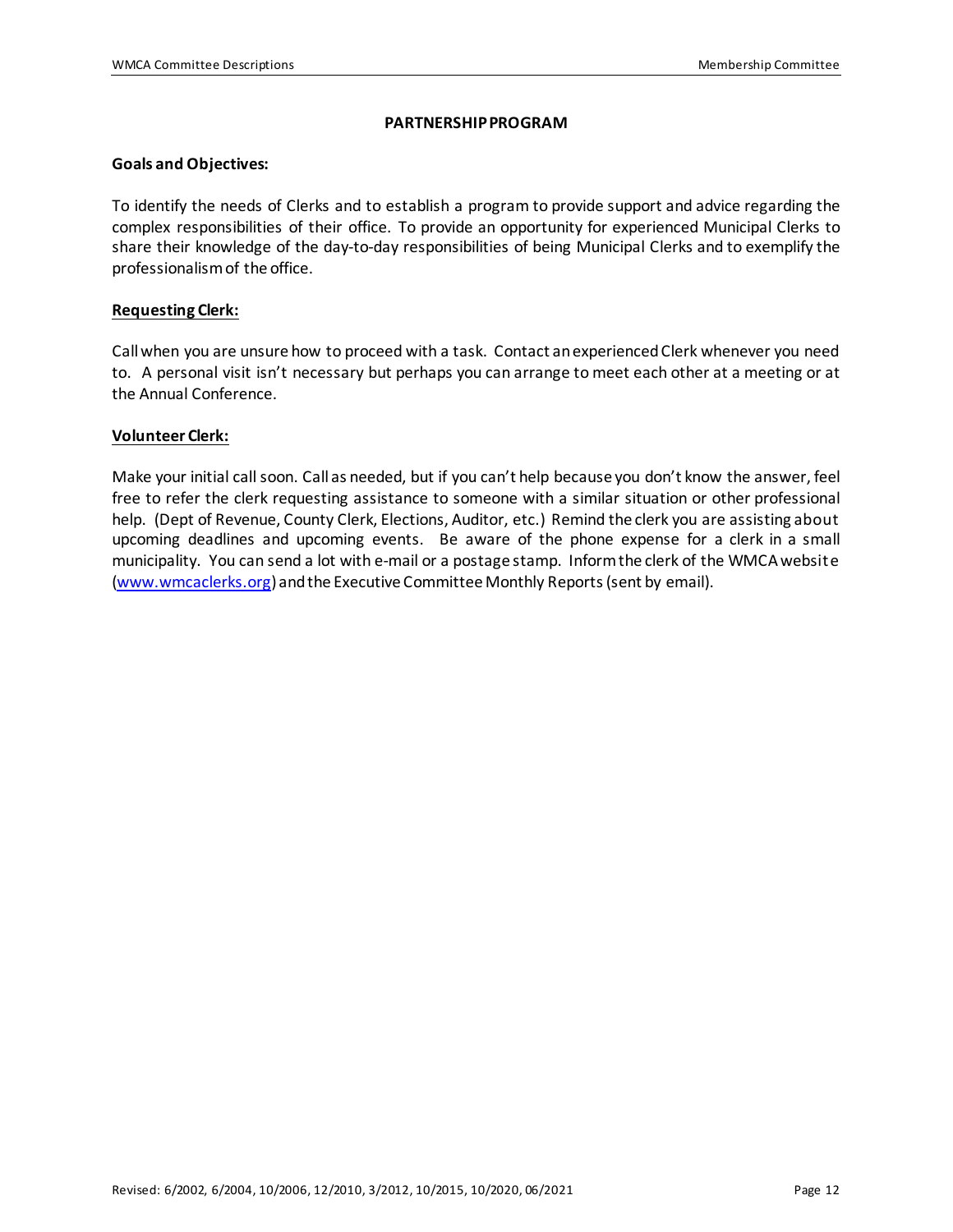#### **REQUESTING CLERK MATCH LETTER**

Date

Name Address

Dear <u>\_\_\_\_\_\_\_\_\_</u>:

The Washington Municipal Clerks Association (WMCA) recognizes the integral role a Clerk plays in the day-to-day operation of local government. All members of the WMCA want you to know that you are not alone as you learn the duties of the Clerk's Office.

The Partnership Program was established to match clerks needing assistance with experienced clerks to share materials and practical tips on the Clerk's responsibilities.

We are happy to inform you that \_\_\_\_\_\_\_\_\_\_\_\_\_\_Clerk of \_\_\_\_\_\_\_\_\_\_\_\_\_\_ (telephone #, e-mail address) has volunteered to assist you and she/he will be contacting you shortly to help you with your day-to-day questions. Your comments and suggestions for the Partnership Program are always welcome. If you have should have any questions, please do not hesitate to call.

Sincerely,

(Member) Phone #

Cc WMCA President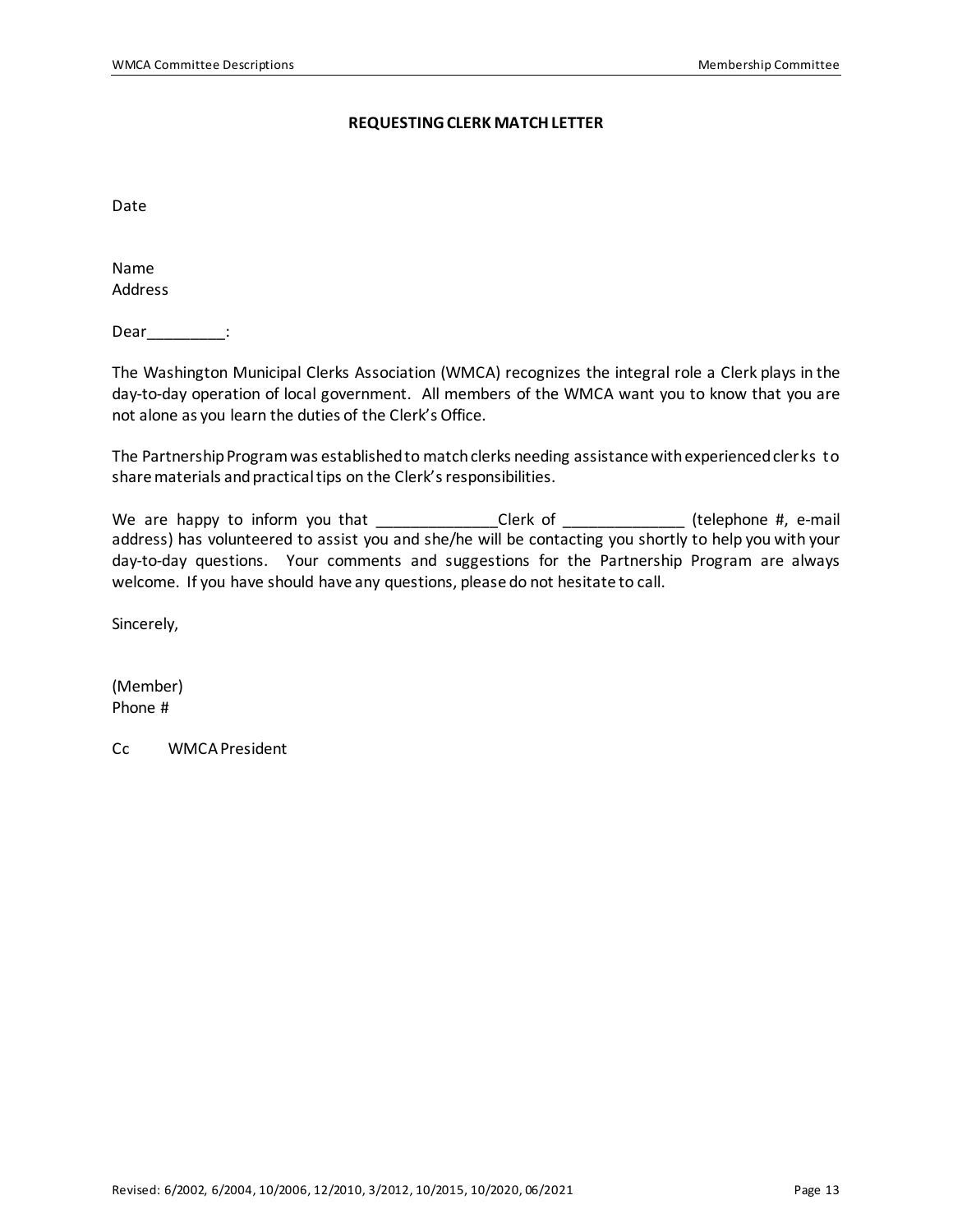#### **VOLUNTEER CLERK MATCH LETTER**

Date

Name Address

Dear\_\_\_\_\_\_\_\_\_\_:

Thank you for volunteering to be part of the Washington Municipal Clerks Association Partnership Program. As you know, we try to match Clerks who have requested assistance with experienced Clerks from municipalities of similar size and types of government.

As we discussed, \_\_\_\_\_\_\_\_\_\_\_\_\_\_\_\_ Clerk of the \_\_\_\_\_\_\_\_\_\_\_\_\_\_\_\_\_\_\_\_has requested help of an experienced Clerk. Please give him/her a call at (phone #, e-mail address) in the next couple of days and introduce yourself. \_\_\_\_\_\_\_\_\_\_\_\_\_\_\_ has been Clerk since \_\_\_\_\_\_\_ and is looking forward to hearing from you. Your efforts make a difference in raising the professionalism of Washington Municipal Clerks.

Thank you for caring and sharing!

Sincerely,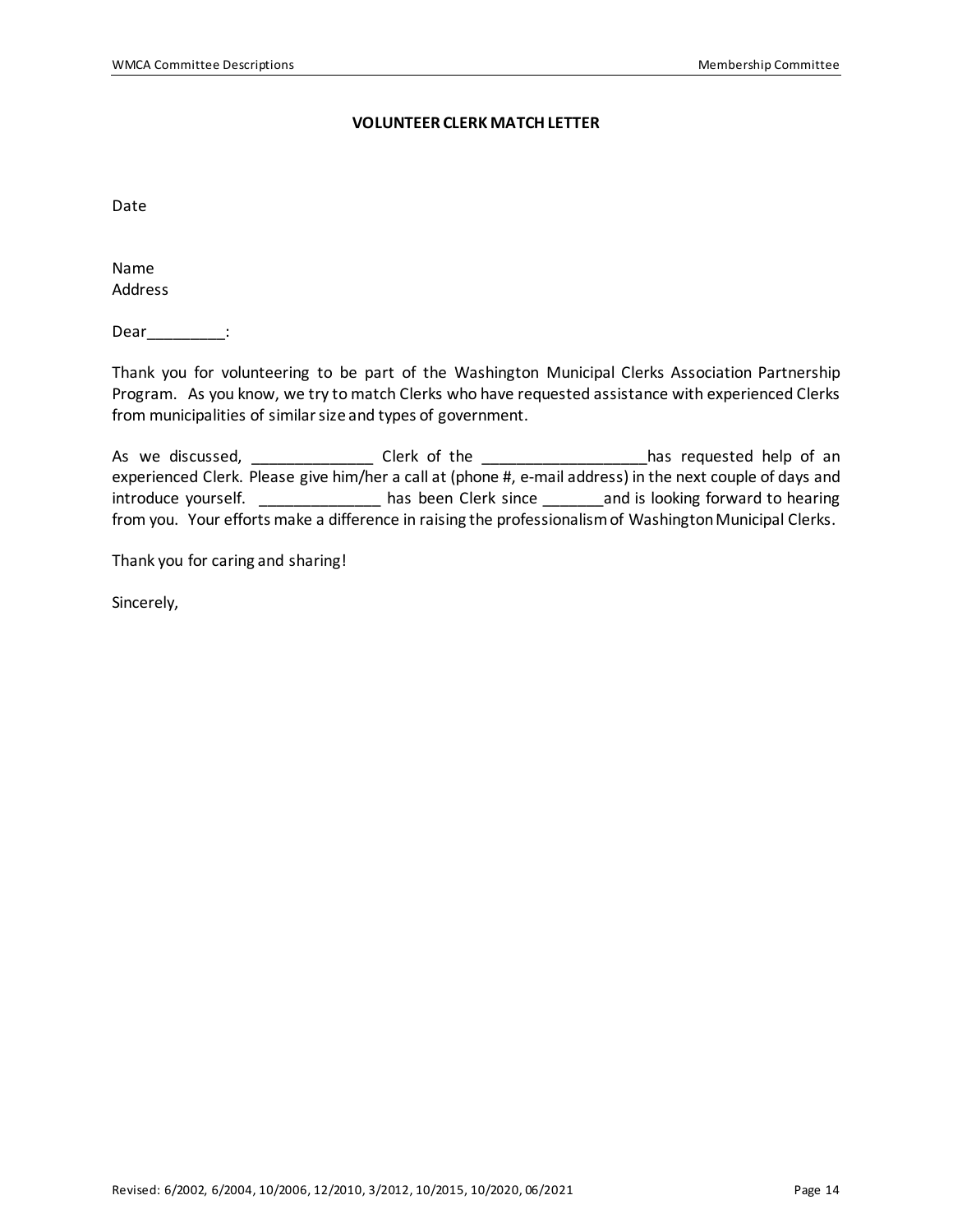#### **WELCOME AND INVITE LETTER**

Date

Name Address

Dear\_\_\_\_\_\_\_\_\_\_:

Welcome to the Washington Municipal Clerks Association!

The Membership Committee of the Washington Municipal Clerks Association would like to invite you to participate in the Partnership Program sponsored by this Committee. Even though this program has been advertised in the Newsletter, we want to make sure we give a special invitation to as many Clerks as possible.

The objective of this program is to open an avenue for you to seek advice about the complex responsibilities of your office from an experienced Clerk with the same type of government and similar size municipality.

If you are interested in being a part of this program, please completed the enclosed form and return it to (Chair, Name, Municipality and Address) or e-mail at \_\_\_\_\_\_\_\_. We will then notify you who will assist you during the coming year. We look forward to hearing from you.

Sincerely,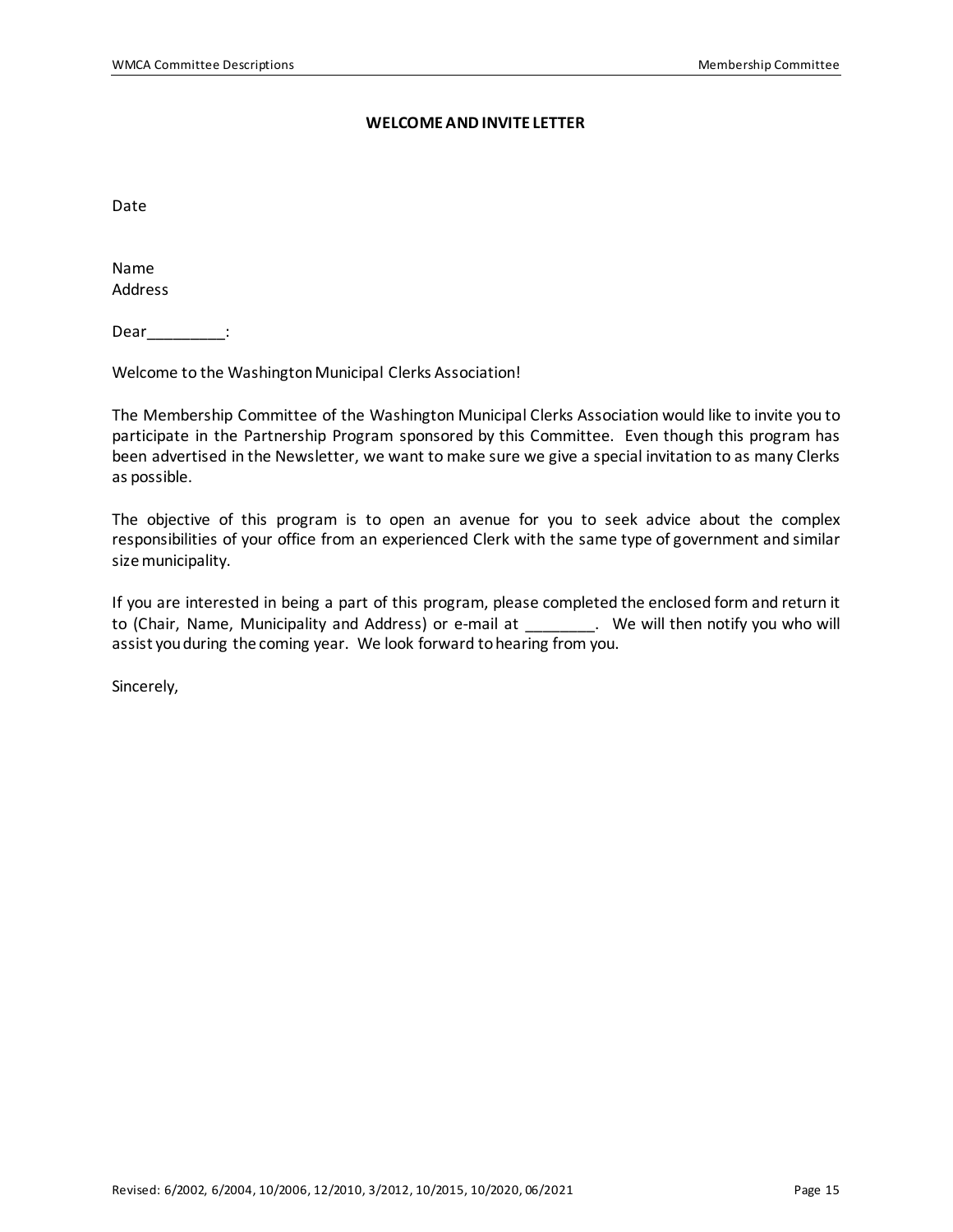#### **VOLUNTEER THANK YOU LETTER**

Date

Name Address

Dear <u>\_\_\_\_\_\_\_\_\_</u>:

On behalf of the Membership Committee, I would like to take a moment to thank you for participating in the Partnership Program. Whether you were teamed with a clerk in need of assistance or not, your willingness to volunteer your valuable time to help a member of the Association helps continue the strong WMCA network we have.

To keep our WMCA Directory updated, I ask that you take a minute to complete the enclosed form and return it before the deadline to the address listed.

Once again, thank you for volunteering for this program. If you have any suggestions or comments, please call either myself or one of the Committee members listed below.

List Committee members

Sincerely,

Membership Chair